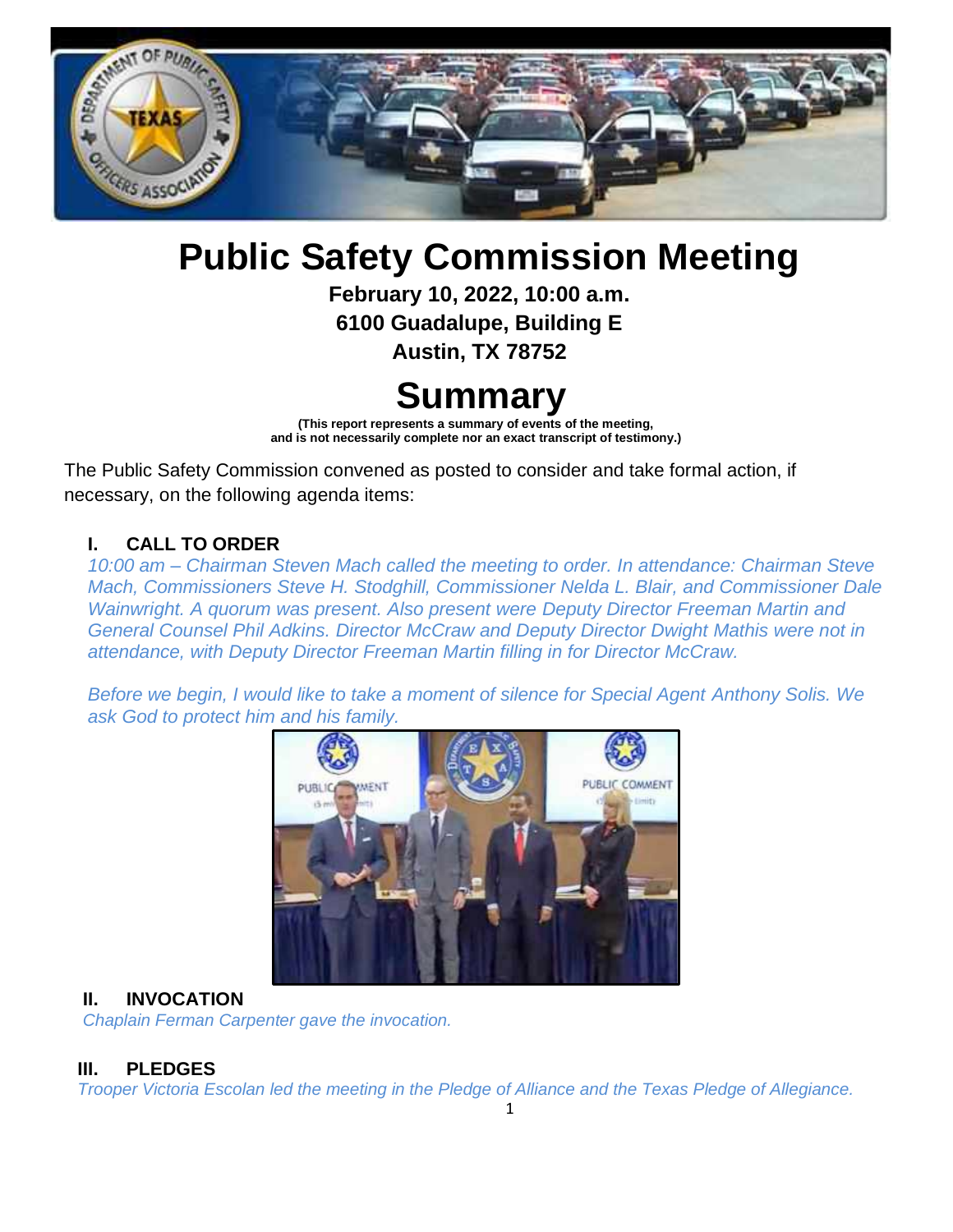## **IV. APPROVAL OF MINUTES**

*A motion made by Commissioner Blair to approve the minutes from the December 9, 2021, Public Safety Commission Meeting, A motion was made by Commissioner Blair and was seconded by Commissioner Wainwright. The motion passed.*

### **V. PRESENTATIONS**

*Deputy Director Freeman Martin made the following presentations:*

*The following press release was provided by DPS (photos added from the PSC Meeting presentation).*



## **DPS Recognizes Two with William P. Clements Excellence Awards, 13 Other Awards at PSC Meeting**

AUSTIN – The Texas Public Safety Commission (PSC), along with Texas Department of Public Safety (DPS) Deputy Director Freeman Martin, presented two *William P. Clements Excellence Awards*, 10 *Lifesaving Awards* and a *Unit Citation* to department personnel at the PSC meeting on Thursday, Feb. 10, at DPS Headquarters in Austin. Two *Director's Awards* were also presented to members of partner agencies at the meeting.

"It is truly an honor to recognize the talent, dedication and innovation that happens within DPS, and the tremendous partnerships around the state that help protect the people of Texas," said DPS Director Steven McCraw. "I am proud of the work these men and women have done and I hope these awards shed light on the incredible things they do each day."

#### **DEPARTMENTAL SERVICE AWARDS**



## **35 Year Service Award**

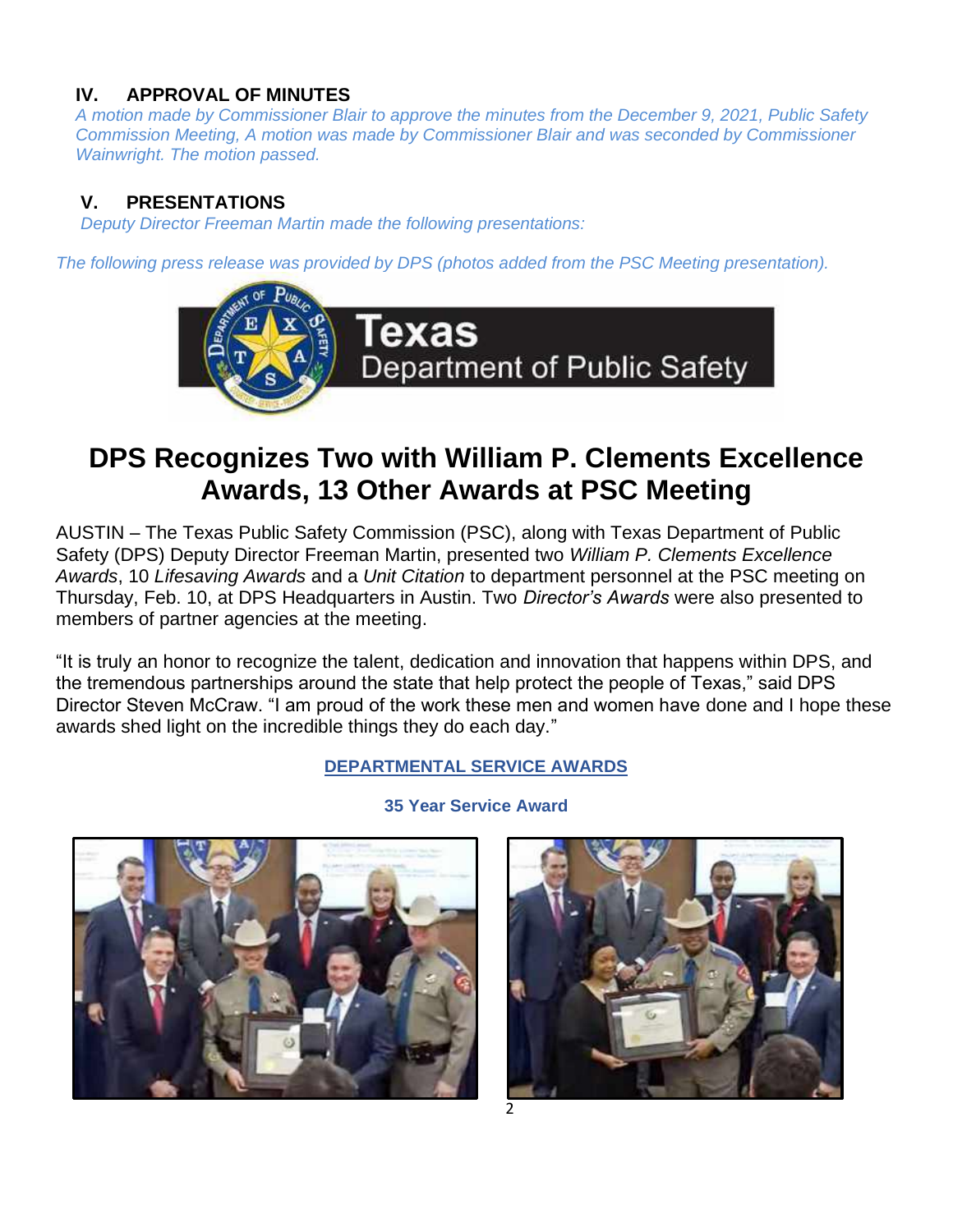#### **40 Year Service Award**





**Victor Gails (THP)** Dorothy Hart (DLD)

#### **WILLIAM P. CLEMENTS EXCELLENCE AWARD:**

The *William P. Clements Excellence Award* is named in honor of the former governor and his commitment to excellence in government. The award honors a commissioned and non-commissioned employee for their exceptional performance of duties throughout the course of their DPS careers. Enterprise Program Specialist **TJ Olivarez** and Sergeant Tactical Flight Officer **James Morris** each received a *2022 William P. Clements Excellence Award.*



James Morris, Sergeant Tactical Flight Officer, AOD

**TJ Olivarez**, Infrastructure and Operations Division (IOD) — Austin, began his career with DPS in 2014 as a mailroom supervisor. Over the years he has increased productivity by modifying mailroom hours of operation, establishing crosstraining and providing additional training opportunities and promoting accountability. His initiatives resulted in the purchase of mail processing equipment that saves DPS about \$100,000 annually. Olivarez also implemented a new process for priority mail at a discounted rate, saving an additional \$330,000 in its first year. In 2020, he was promoted to Distribution Manager of General Stores, and in 2021, promoted again to Enterprise Program Specialist. Olivarez made an impact on the organization by coordinating statewide logistics for COVID-19, as well as assisting the Operational Medicine Unit with the distribution of testing kits and the rollout of the vaccine. Olivarez loaded and delivered supplies and personal protection equipment to personnel at the capitol

during civil disturbances and disaster responses. He has consistently gone above the responsibilities of each position he's held, and been a consistent provider of superior service, solutions and support to the entire agency.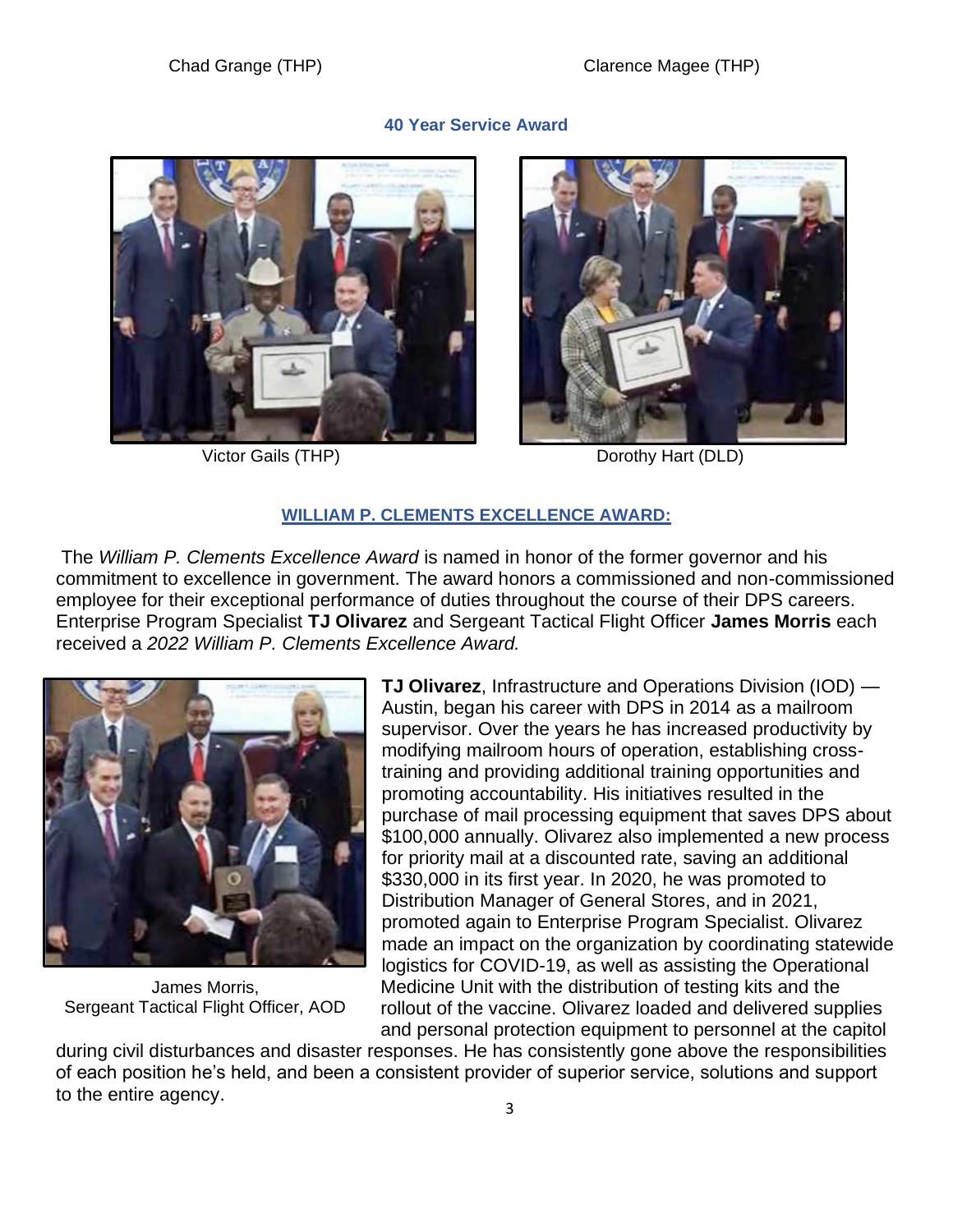

TJ Olivarez, Enterprise Program Specialist, IOD

**Sgt. James Morris**, Aircraft Operations Division (AOD) — Alpine, began his career with DPS in 2002. His productivity, loyalty and devotion to duty have significantly enhanced the services provided to AOD. He's worked with numerous pilots and agencies in the Big Bend area and is an expert tracker on the ground and in the air. Morris' expertise has resulted in the apprehension of thousands of migrants and the seizure of tens of thousands of pounds of narcotics. Additionally, he's been involved in numerous life-saving missions during natural disasters, active shooter events and other critical incidents. Morris has earned several awards and letters of commendation from the department and other agencies. Before joining DPS, he served in the United States. Marine Corps. Morris is also a pillar of the community, and is a member of the Knights of Columbus, American Legion and Veterans of

Foreign Wars. He has been a youth sports coach for more than 18 years and was recently elected to serve as a trustee on the Alpine Independent School District Board.



Pete Luna, Jr. (TRD)

#### **LIFE SAVING AWARD**

**Ranger Pete Luna Jr**., Texas Rangers Division — Richmond, received a *Lifesaving Award* for his actions on Sept. 12 as part of Operation Lone Star (OLS). He and Special Agent Jamie Neault, Trooper Daniel Godina, Trooper Taylor Henriquez, Ranger Andres de la Garza and Staff Sgt. Lucas Patterson were working together that day. Luna, de la Garza, Neault, Godina and Henriquez were conducting migrant searches at a rail yard when two migrants flagged them down. They were clearly shaken and had blood on their clothes. They told de la Garza and Patterson a person had been struck by a train. De la Garza and Patterson found the victim next to the tracks. His right leg was amputated below the knee and he was losing a large amount of blood. De la Garza notified the rest of the team and Neault, who is a tactical medic, requested an ambulance. The pair applied two tourniquets to the victim's upper leg and

treated him for shock. As Neault arrived, he administered IV fluids to stabilize him. Luna, Godina and Henriquez prepared and then transported the victim to the helipad. Neault continued care until the aircrew arrived and EMS personnel was able to take over. (*Special Agent Jamie Neault, Trooper Daniel Godina, Trooper Taylor Henriquez, Ranger Andres de la Garza and Staff Sgt. Lucas Patterson were recognized at the December PSC meeting*.)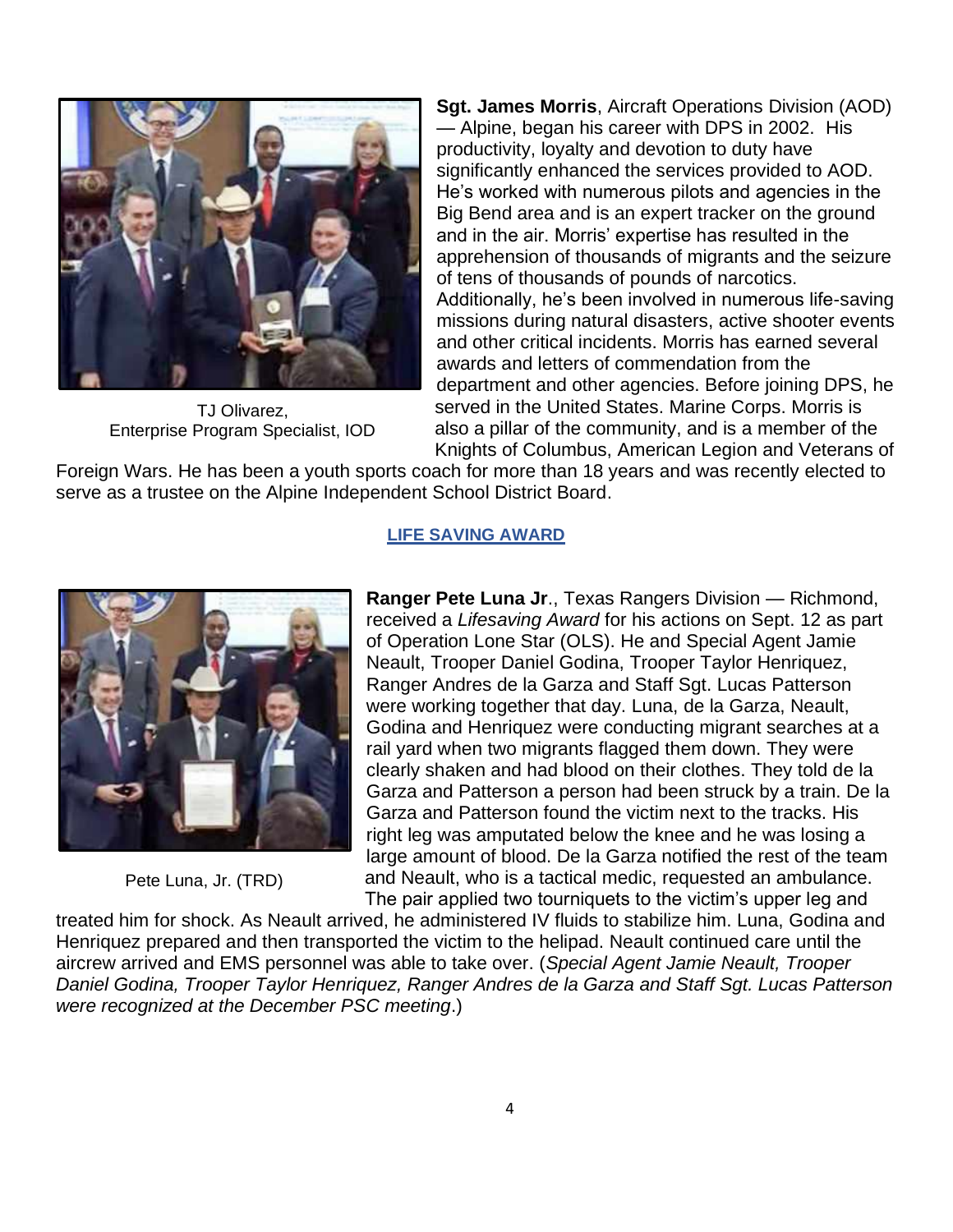

Ryan Halfmann (THP)

**Trooper Ryan Halfmann**, Highway Patrol — Georgetown, received a *Lifesaving Award* for his actions on Sept. 10 in conjunction with Trooper Dorian Turner. The pair was helping at a homeless camp when a woman ran toward them, holding a hand on the back of her neck. When she got closer, the Troopers could see a large amount of blood on her chest. The woman said a person at the camp struck her with an axe. Turner assessed the woman's injury and saw a deep laceration to the back of her neck that was bleeding profusely. Halfmann gave Turner a towel to apply pressure, however, the bleeding continued. Halfmann had a Quick Clot bandage, which he and Turner used to apply pressure to the injury until EMS arrived. Turner accompanied the woman to the hospital to maintain pressure on the wound, and

Halfmann stayed on the scene to find the suspect, who was located a short time later. The woman survived her injuries. (*Trooper Dorian Turner was recognized at the December PSC meeting*.)



**Trooper Chad Overton**, Highway Patrol — Albany, received a *Lifesaving Award* for his actions on July 21. That day several troopers, along with a Florida Highway Patrol Trooper, were working in Del Rio as part of Operation Lone Star. As they gathered at a restaurant for dinner, a man staggered to their table in distress and mouthed the words, "I'm choking." Overton performed the Heimlich maneuver and while the man improved slightly, he still wheezed, even after sitting down. Overton performed the Heimlich again, and the man improved once more. EMS arrived and, after evaluation, determined the man's lungs were clear.

Chad Overton (THP)



David Patch (THP)

**Trooper David Patch**, Highway Patrol — Jourdanton, received a *Lifesaving Award* for his actions on Sept. 21. He spotted a passenger vehicle leave the road, drive into the median, then go across the southbound lanes and flip several times. Patch immediately drove toward the crash and spotted a female outside the vehicle with a severe injury to her right hand. He placed a tourniquet on her right arm due to excessive blood loss. The woman was frantic because of the trauma of the accident, however, Patch continued providing medical aid and emotional support. He controlled the bleeding and bandaged the woman's hand while waiting for EMS to arrive.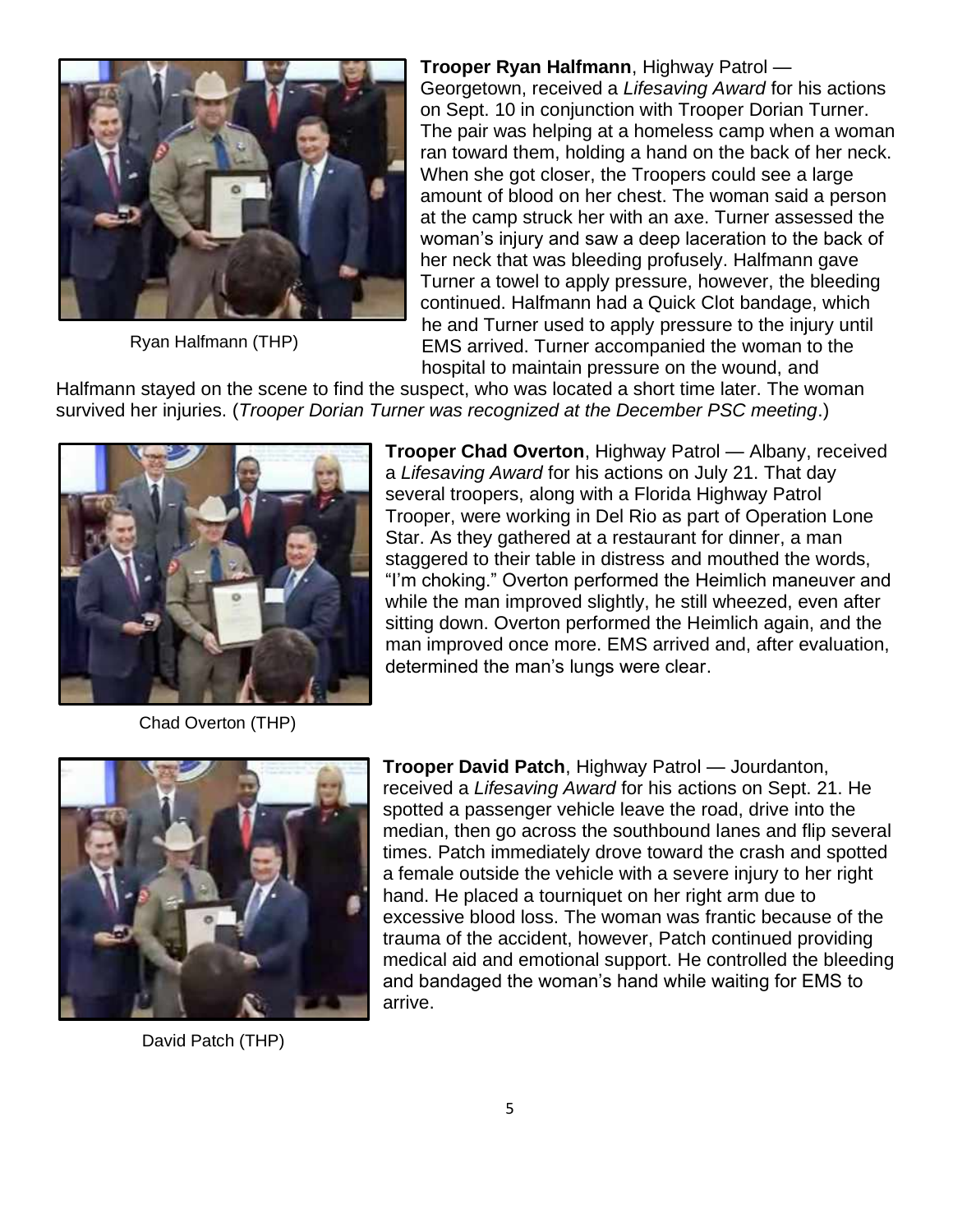

Garrett Sturgill (THP)

**Trooper Garrett Sturgill**, Highway Patrol — George West, received a *Lifesaving Award* for his actions on Aug. 3 when he responded to a call about a migrant who was injured while trying to jump from a train. The man's leg was severed by the train's wheels. When Sturgill arrived, he assessed the situation and applied a tourniquet to the victim's right thigh to prevent further blood loss. EMS arrived and continued medical treatment before the man was flown to a San Antonio hospital for emergency treatment. Paramedics said had it not been for Sturgill's actions, the man would not have survived.



Earnest Parker (THP)

**Trooper Bradley Fein**, Highway Patrol — Mt. Pleasant; **Trooper Alan Owens**, Highway Patrol — Tyler; **Cpl. Earnest Parker**; Highway Patrol — Baird; and **Trooper Michael West**, Highway Patrol — Eastland, each received a *Lifesaving Award* for their actions on Oct. 11. The team was on patrol that day for Operation Lone Star when a driver notified West of a woman lying on the side of the road. When West arrived he saw the woman being swarmed by bees. West contacted another Trooper off scene who is a beekeeper, and was advised to spray the woman with a fire extinguisher, douse her in water to minimize the bees' aggression and have her walk away from the hive. As West sprayed the woman, the bees attacked him, forcing him to retreat. West called communications, asking for additional units and EMS. Fein arrived and used his public address system to tell the woman

to walk toward their patrol vehicles. As she did, West continued to spray her with the fire extinguisher. Owens arrived and also used his fire extinguisher to spray the woman, then doused her in water. Parker arrived and assisted West, Fein and Owens. The woman was taken to the EMS staging area. As the troopers cleared the scene, Parker spotted a second woman on the side of the road who had also been attacked and was having difficulty breathing. Fein had an Epi-pen and drove back to the scene. While Parker and Owens waited, they poured water on the woman and swatted bees away. Once the Epi-pen was administered, the woman was driven in West's patrol vehicle to the EMS staging area. The bee stings were life-threatening to both women, but they survived.

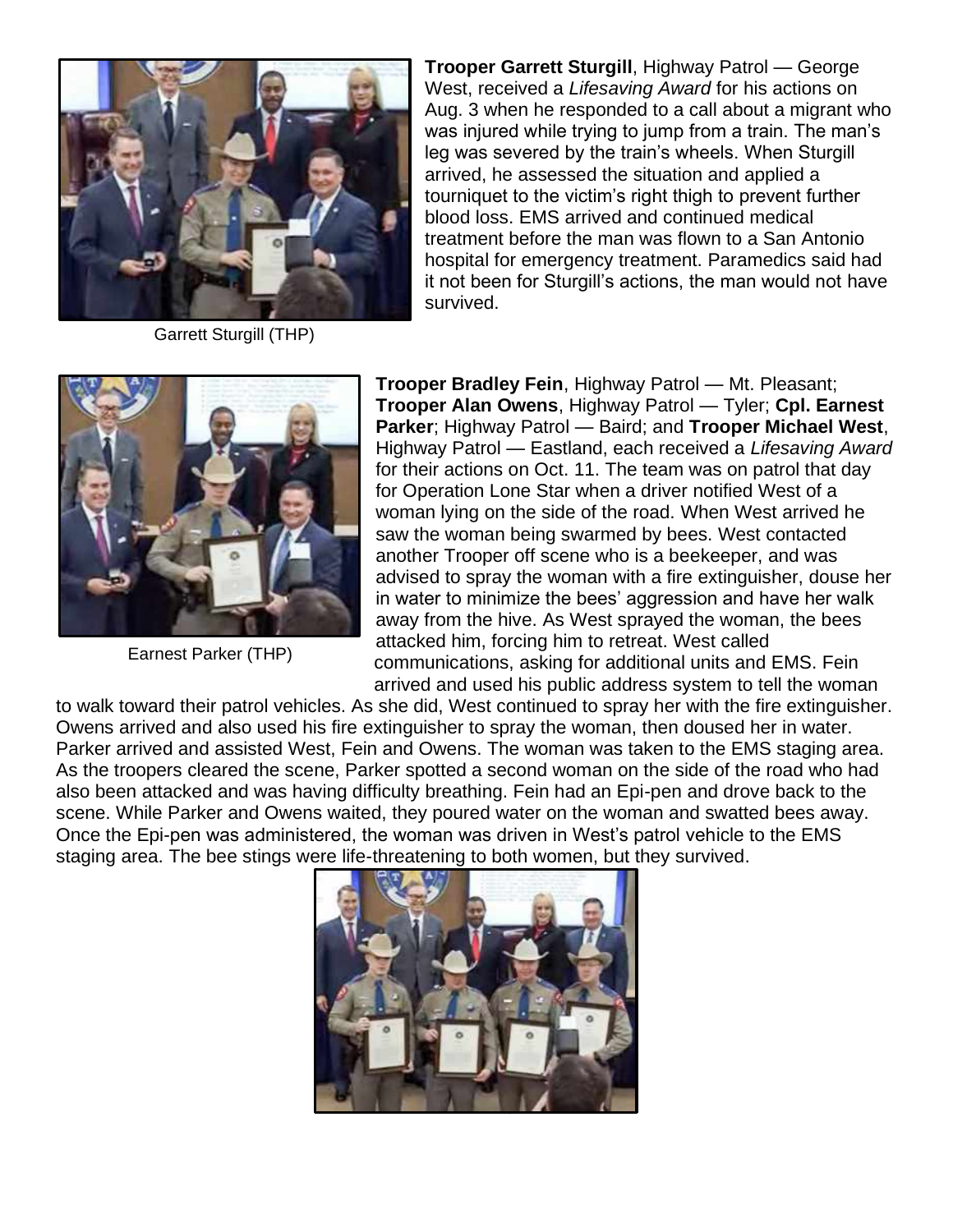#### **LIFE SAVING AND DIRECTOR'S AWARD**



Ricardo Vergara (THP)



**Trooper Ricardo Vergara**, Highway Patrol — Rio Grande, received a *Lifesaving Award* and **Agent Arnold Cantu**, U.S. Customs and Border Protection, received a *Director's Award* for their actions on Sept. 12. Vergara was a member of a Special Operations Group that was assisting U.S. Customs and Border Protection Agents near the Rio Grande River as part of Operation Lone Star. They spotted a boat with multiple people inside crossing the river from Mexico. Once the boat got to the U.S. side of the river, officials saw what appeared to be drugs loaded into a Ford Expedition. As the vehicle began to leave, Special Operations Group operators and Border Patrol agents converged on the vehicle. People fled, jumping into the river to swim back to Mexico. One of the men couldn't swim and struggled to stay afloat. Vergara and Cantu quickly paddled out to assist the man. They brought him ashore, assessed him for possible injuries and then transported him for processing.

Arnold Cantu (US Customs & Border Protection)

#### **DIRECTOR'S AWARD**



**Capt. Oscar Garcia**, Brookshire Police Department, received a *Director's Award* for his professionalism and dedication as a Task Force Officer in the Criminal Investigations Division of DPS. Garcia has served as a Task Force Officer in CID since 1994. Since that time, he has conducted thousands of undercover narcotics and weapons purchases from drug traffickers and facilitated arrests and asset seizures, as well as played a critical role in the investigations of gangs, fraud, public corruption, corrupt law enforcement officers and human trafficking. In 2020, during an investigation involving the Hiram Clarke Bloods Gang and a Houstonbased drug trafficking organization, Garcia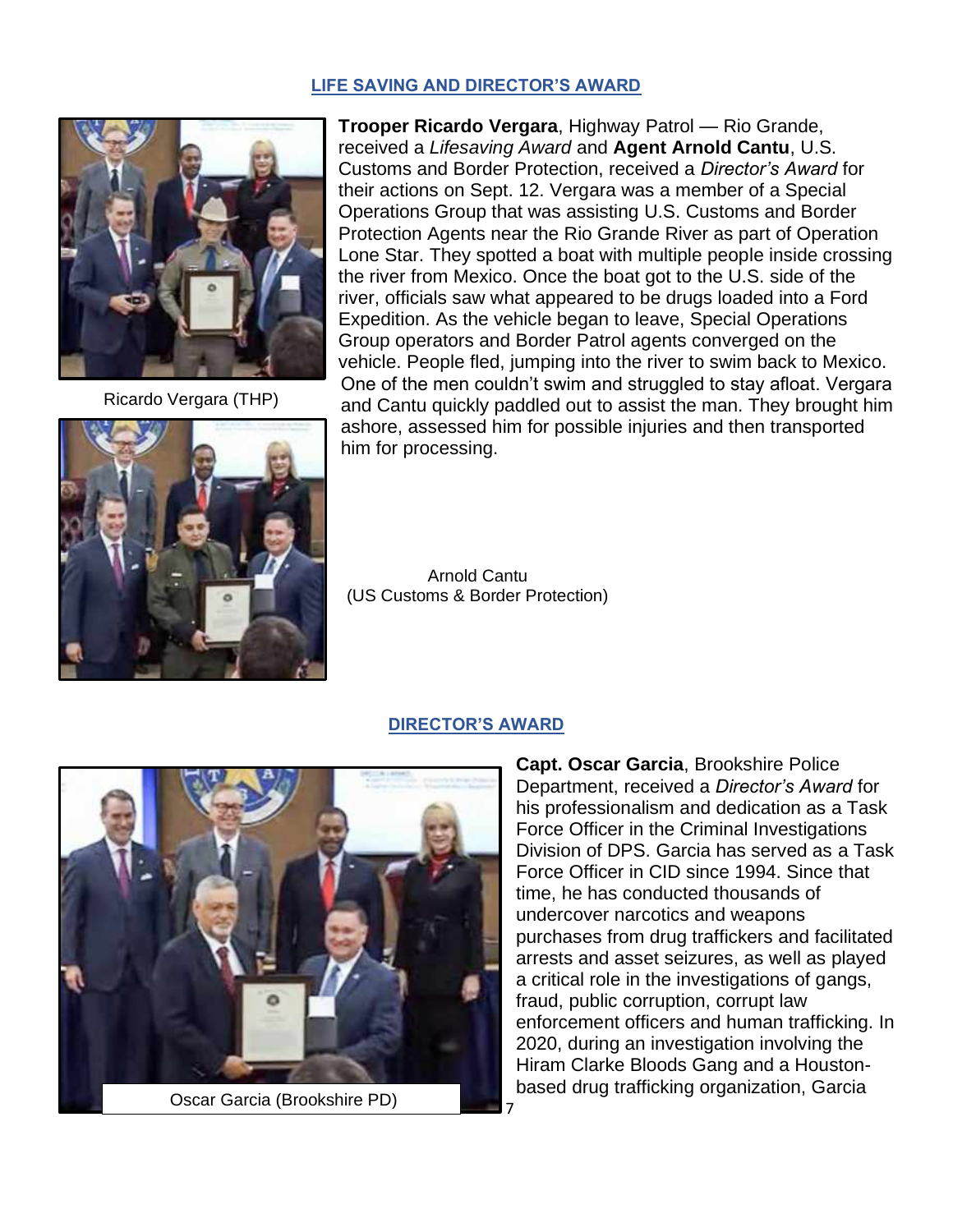conducted undercover purchases that led to the arrest of 35 drug traffickers and gang members, as well as the seizure of 16 kilograms of methamphetamine and 14 firearms. In 2021, Garcia's expertise infiltrating criminal organizations with direct links to Mexican Drug Cartels allowed the department to seize more than 200 kilograms of methamphetamine and two clandestine laboratories. Garcia also provides instruction and leadership to officers with less experience, he mentors colleagues and is a senior instructor at the DPS Covert Operations School.

#### **UNIT CITATION**

**Sgt. Jerrod Burtnett**, Highway Patrol — Lubbock; **Lt. Aaron Fritch**, Highway Patrol — Headquarters; **Sgt. Chris Germany**, Highway Patrol — Headquarters; **Sgt. Scott Hewitt**, Highway Patrol — Headquarters; **Sgt. Hope Hohertz**, Highway Patrol — Headquarters; **Sgt. James Jones**, Highway Patrol — Headquarters; **Sgt. Rae Lee**, Highway Patrol — Headquarters; **Sgt. Kenneth Morgan**, Highway Patrol — Headquarters; **Sgt. Jason Rolison**, Highway Patrol — Headquarters; **Sgt. Allen Stanton**, Highway Patrol — Headquarters; and **Sgt. C.J. Villarreal**, Highway Patrol — Headquarters, received a *Unit Citation* for their hard work and dedication that began in June 2018. The Highway Patrol's Crash Reconstruction Team was restructured, creating a decentralized regional model that now provides expertise to each region of the state. The newly-created approach provides training, operating procedures, technology and partnerships to the regions. Each team member must undergo months of training to become a Technical Crash Investigator. After serving a minimum of four years in that capacity on a District Crash Reconstruction Team, they are eligible to apply for the State Reconstruction Team. Once on that team, after completing continuing education and passing an exam, Highway Patrol members become Crash Reconstructionists. Team members are instructors in more than 20 topics, including crash investigations, the transportation code, traffic incident management and drones. As subject-matter experts, these team members have created source documents, including a 247-page field enforcement guide, legislation summaries, student manuals, drone operation guides, reference sheets and comprehensive templates. Many are experts in the use of reconstruction software. A few of the team's accomplishments since the 2018 restructuring include: Reconstruction of three major crashes, review of 22 district crash reconstructions, the training of 130 drone pilots and the issuance of 118 aircraft in the Highway Patrol division. Team members also taught classes to five DPS recruit schools and conducted 11 drone operations in support of border security mass gatherings.



Jerrod Burtnett (THP) Aaron Fritch (THP) Chris Germany (THP) Scott Hewitt (THP) Hope Hohertz (THP) James Jones (THP) Rae Lee (THP) Kenneth Morgan (THP) Jason Rolison (THP) Allen Stanton (THP) C.J. Villarreal (THP)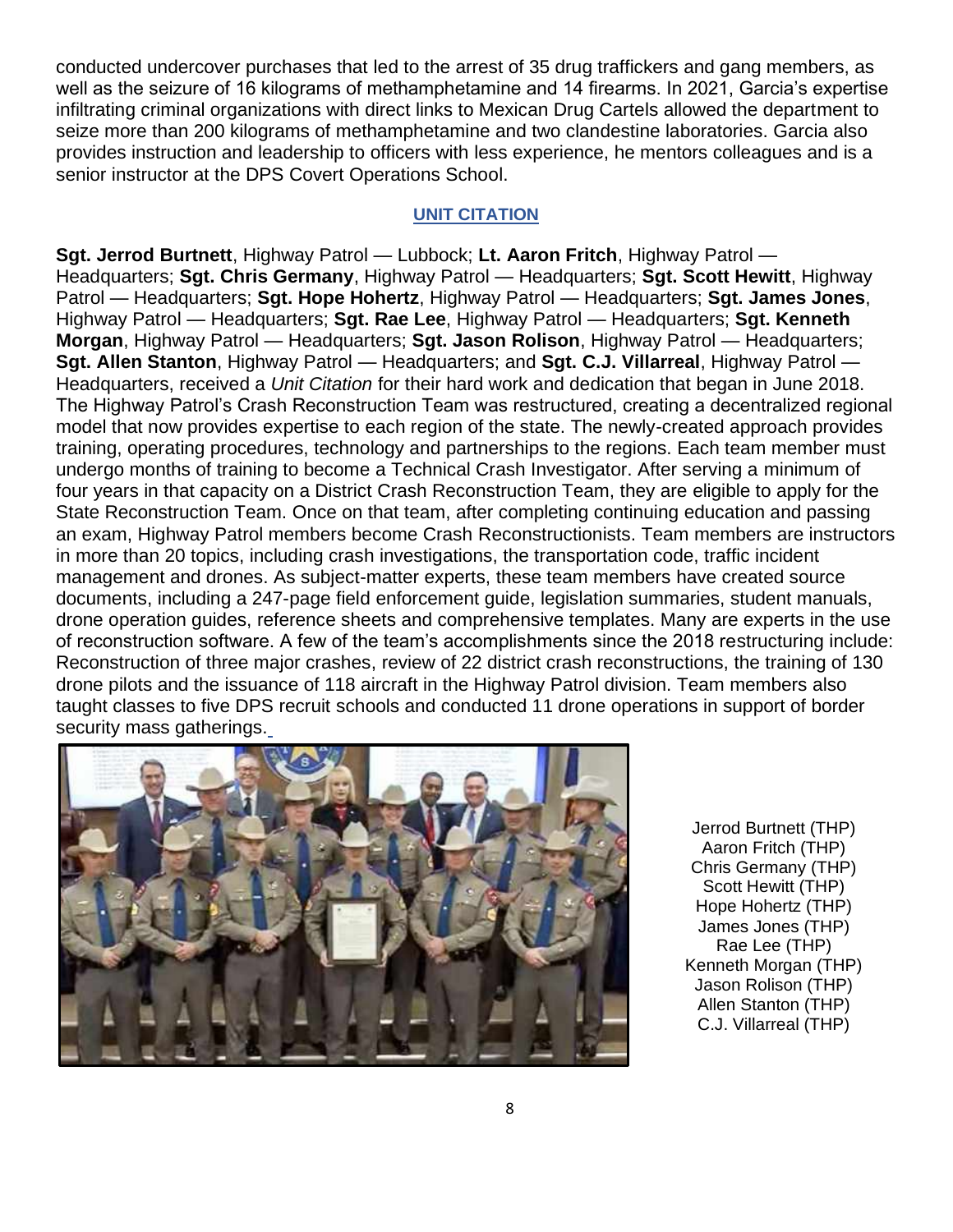#### **SPECIAL RECOGNITION**

*Deputy Director Freeman Martin said that it was unfortunate that Director McCraw was not present for the sendoff for Chief Tom Ruocco, CID. He went on to list the huge job that Chief Ruocco undertook shortly after Director McCraw had taken the reins as Director. He stated that he was hired with the intention that the division was in need of change and that he knew that Tom Ruocco was the man for the job. As always, change does not come easy nor without detractors, and Tom Ruocco was faced with many. But he stood steadfast, knowing that the changes were necessary and would benefit the department. DD Martin credited Chief Ruocco with transforming the CID to a modern crime fighting enterprise and a model for law enforcement agencies across Texas and the country.*





*Chief Tom Ruocco addressed the Commission and the audience and thanked DPS for the opportunity to work with such a great group of people. He also related a story or two that were fond memories for him.*

#### **VI. PUBLIC COMMENT**

9 *not posted on the agenda of the meeting, state law provides that the Commission may (Members of the public wishing to address the Commission are subject to a time limitof 5 minutes and must complete a Public Comment Registration Card located at the entry. Should a member of the public bring an item to the Commission for which the subject was*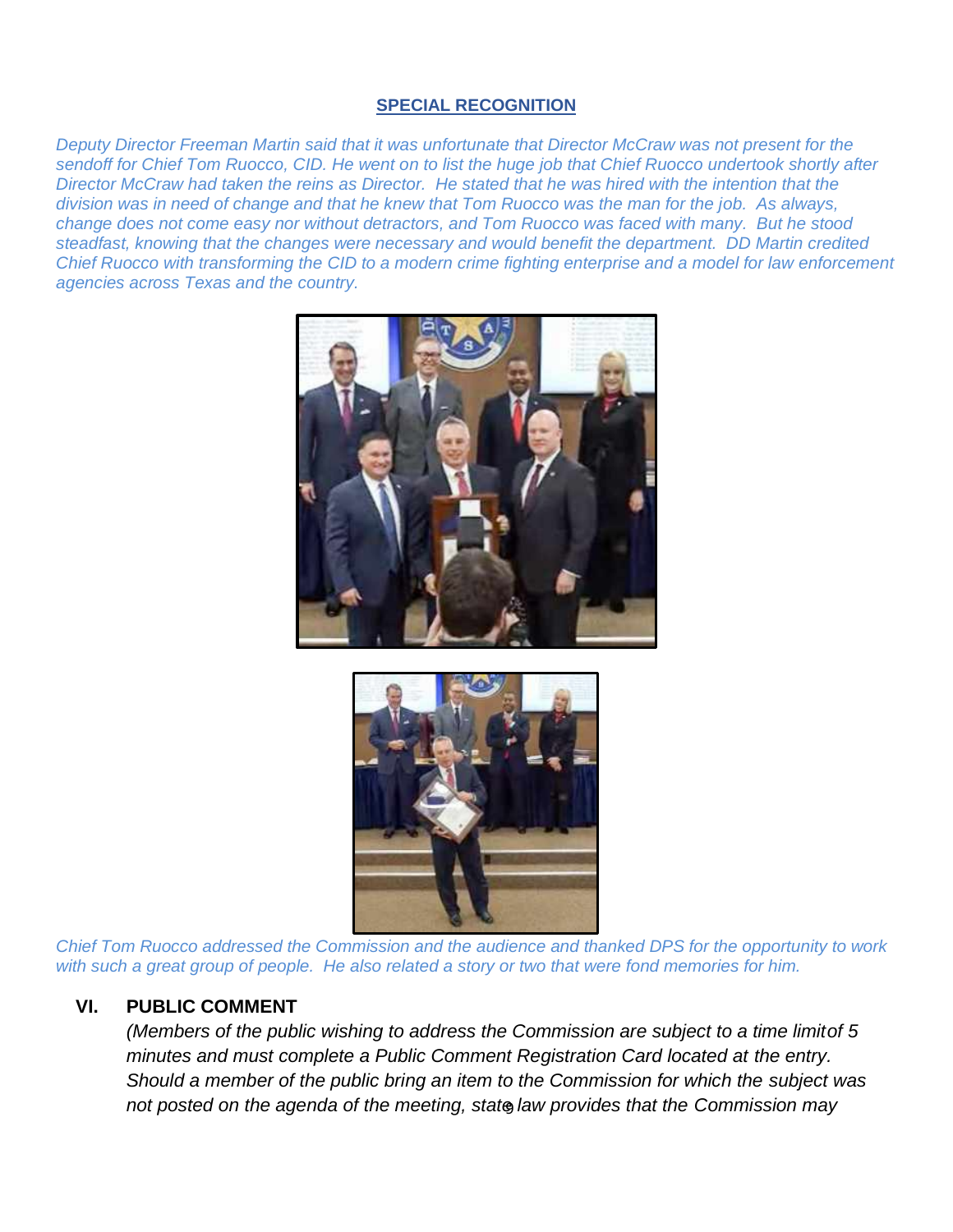*receive the information but cannot act upon it at the meeting. The Commission may direct staff to contact the requestor or request that the issue be placed on a future agenda for discussion.)*

*There was no public comment.* 

*Before the Directors Report, Chairman Mach announced that Governor Abbott has released an update report regarding his Legislative Priorities, and stated that the DPS priorities begin on page 31 of the report and he recommended that everyone should read it.*

*Deputy Director Freeman Martin asked to give a brief recruit class update before the Director's report also. He stated that the legislature authorized funding for an additional recruit class at the end of the last session. So in December, we began a B-21 class that currently has 109 cadets. On Monday, February 14, 2022, our A-22 class will commence with 60 cadets. On May 9, 2022, we will begin our B-22 class, and a C-22 class will begin on October 17. So we will have three classes in 2022, and one class in 2023.*

#### **VII. DIRECTORS REPORT**

#### **A.** Case Update: Operation "G.P."

*Deputy Director Freeman Martin asked CID Lieutenant Chris Armstrong and Special Agent Tonya Peron to discuss Operation "G.P." They talked about stopping a vehicle in Rockwall, TX, that had a large quantity of fentanyl. They stated that 1 kilo of fentanyl can kill 500 people. They noted that 1 pill is sold for as little as \$5. They said that while the criminal activity around the drug trade is terrible, the real tragedy will be measured in body counts. This was not an isolated incident, but this is happening all across Texas and the country. Previously most of the drug flow was moving through Texas on its way to the North East, but now we are seeing a lot more of the trade staying in Texas. Below are the slides that they presented:*

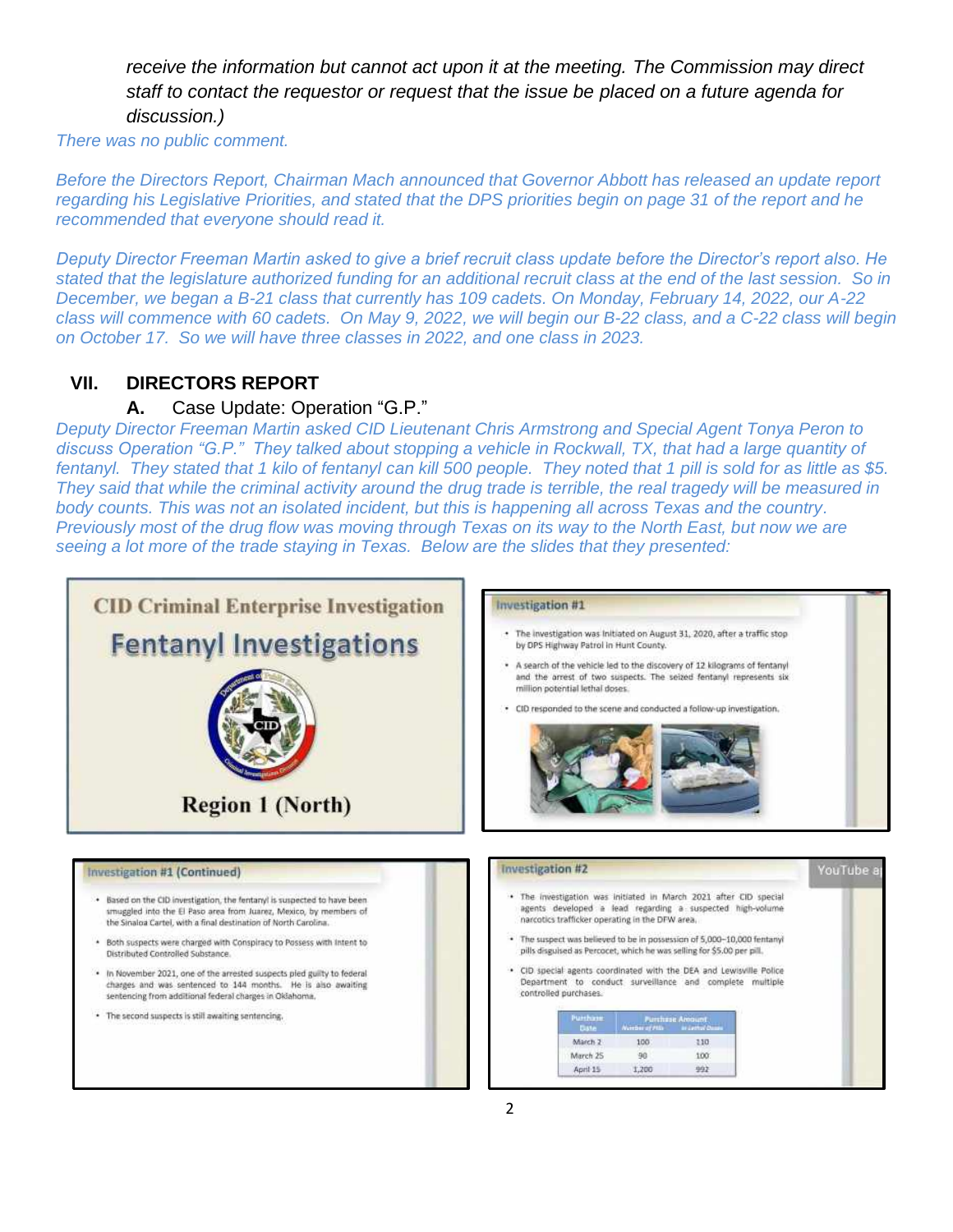

*Chairman Mach thanked the presenters for their report and commented that it was very sobering and eye opening.*

### **VIII. NEW BUSINESS**

- **A.** Final Determination in Contested Cases consideration and possible action on Proposals for Decision:
	- 1. SOAH Docket No. 405-20-4149.MVI Muthanna Al Sabahi and Quick Car **Service**



*General Counsel Phil Adkins said that this case involved clean scanning vehicles (using a good car as a substitute when monitoring exhaust quality). SOAH recommended a one-year license suspension for both Mr. Sabahi and for the facility. Counsel Adkins asked the PSC to approve this request for licensing suspensions.*

*A motion was made by Commissioner Wainwright and seconded by Commissioner Stodghill to approve the recommended action.*

#### *The motion carried.*

**B.** Report, discussion, and possible action on the following rule proposals for publication to receive public comment:



1. Proposed new 37 TAC Section 15.149, concerning Deleting Personal Information When Not An Authorized **Recipient** 

*Chief Sheri Gipson stated that item 1 is an addition required by legislative changes; item 2 is the repeal of a rule that is no longer applicable due to legislative* 

*changes; and item 3 is to amend a rule as required by legislative changes.*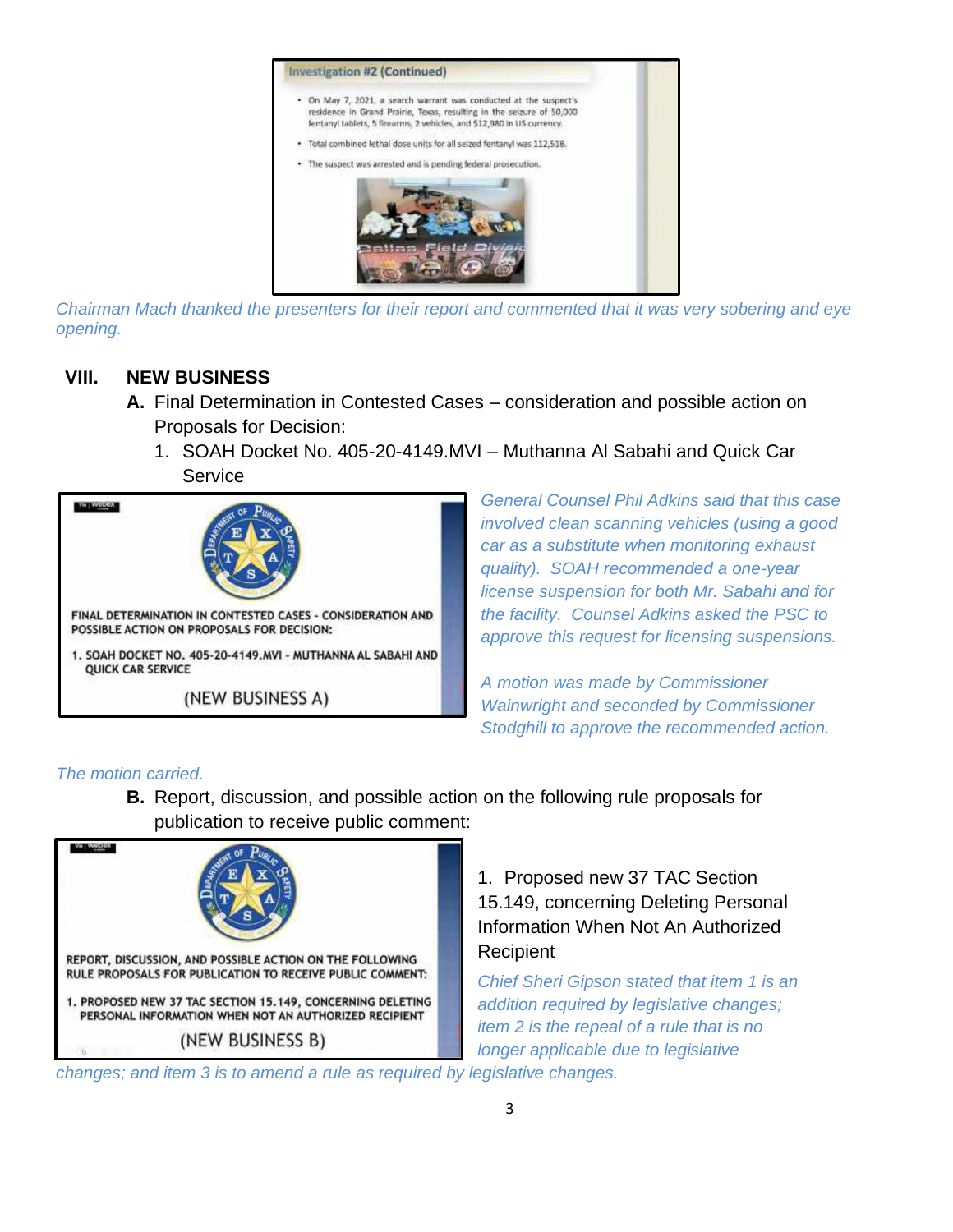

2. Proposed repeal of 37 TAC Section 16.22, concerning Substitute Experience for Commercial Driver License (CDL) Driving Skills Exam 3. Proposed amendments to 37 TAC Section 16.26, concerning Written ExamsRequired 4. Proposed amendments to 37 TAC

Section 16.29, concerning Waivers From Skills Exam

*A motion was made by Commissioner Blair and seconded by Commissioner Stodghill to approve items 1-4 for publication in the Texas Registry for public review and comments.*

*The motion carried.*

**C.** Intelligence Threat Briefing (Clearance Required – Executive Session Expected) *This item was handled in Executive Session.*

## **IX. ONGOING BUSINESS**



**A.** Report, discussion and possible adoption of the following previously publishedrules:

1. New 37 TAC Section 6.2, concerning Approved First Responder Handgun Storage Device

2. Amendments to 37 TAC Section 6.14, concerning Proficiency Requirementsand new 37 TAC Section 6.18, concerning First Responder Certification; Renewal of **Certification** 

3. New 37 TAC Section 6.95 and Section 6.96, concerning First Responder Instructor Certification

*Chief Wayne Mueller, Regulatory Services Division, stated that he had received no public comment on any of the 5 items previously posted to the Texas Register.*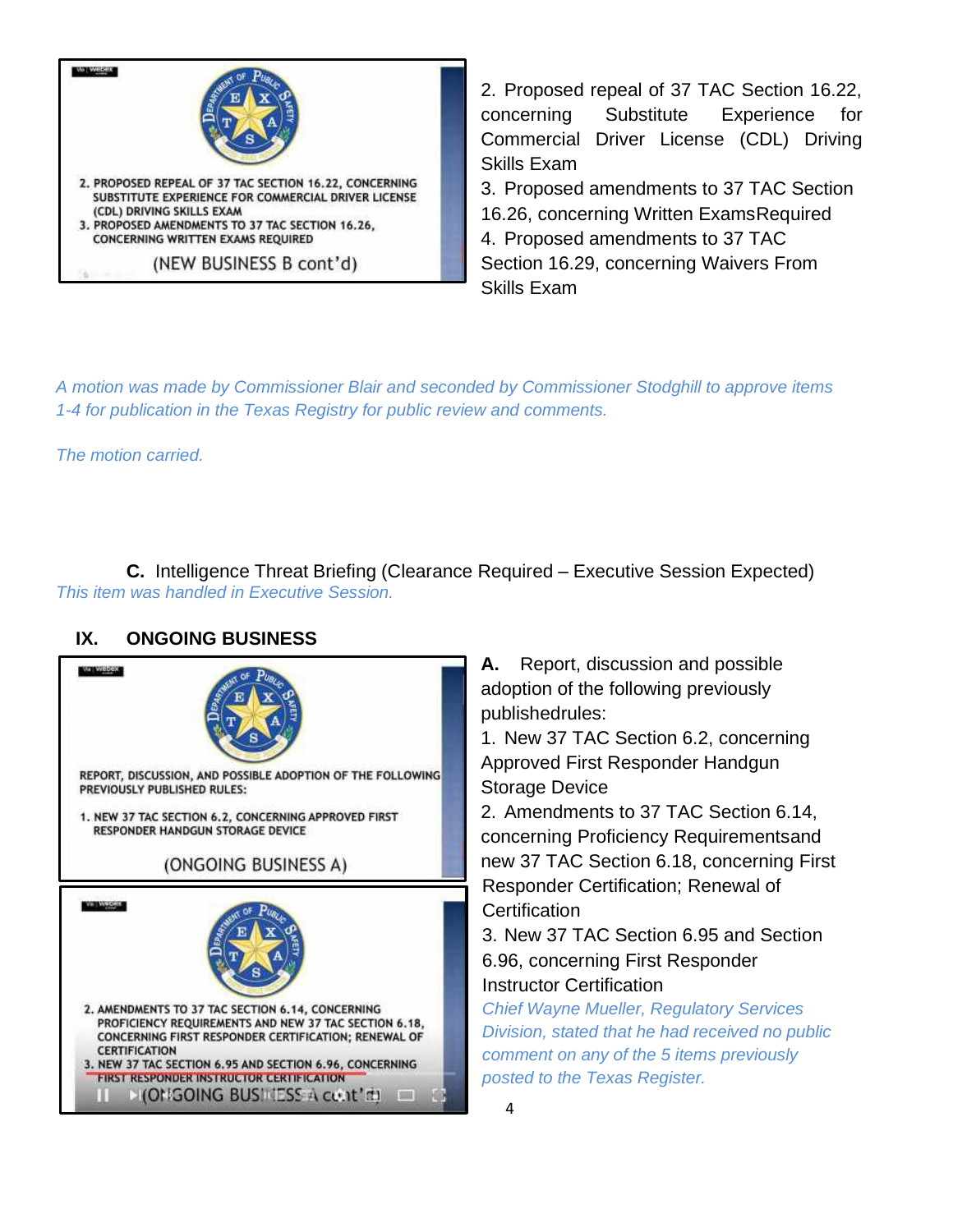*A motion was made by Commissioner Wainwright and seconded by Commissioner Stodghill to approve items 1-3 as posted in the Texas Register.*

*The motion carried.*



4. Amendment to 37 TAC Section 15.25, concerning Address 5. Amendment to 37 TAC Section 15.171, concerning Identifying Document for Offenders/Memorandum of Understanding *Chief Jessica Ballew, Infrastructure and Operations Division, stated that she had received no public comment on items 4 and 5 and asked for their approval.*

*A motion was made by Commissioner Blair and seconded by Commissioner Wainwright.*

#### *The motion carried.*

**B.** Report, discussion, and possible action regarding the modification of the DPS organizational structure and the appointment, promotion, ratification, employment, evaluation, reassignment, duties, discipline, or dismissal of a member of the Department or Commission management team

*Deputy Director Freeman Martin said that he had no changes to the DPS organizational chart to announce. Chairman Mach joked asking Director Martin if he was sure….this is a big opportunity…!*

**C.** Report, discussion, and possible action regarding ongoing criminal investigations pursuant to Government Code § 411.0041 (Executive Session anticipated)

*This item was handled in Executive Session.*

## **X. REPORTS**

**A.** Commission member reports and discussion

*Commissioner Wainwright, PSC liaison to the Chief Auditor's Office, would weigh in with the Auditors report.*

#### **B.** Finance Report

*Chief Suzy Whittenton, CFO, stated that the Legislature and the Governor had authorized \$8.8 million for Operation Lone Star through the end of August 2022. She pointed out that the operation is quite costly, mentioning costs of housing, meals, fuel, overtime pay and other expenses. She is monitoring the costs closely, and so far, she feels that they are just about on pace to make it to the end of August without overruns. It will be very close and unforeseen expenses could crop up that may require additional funding.*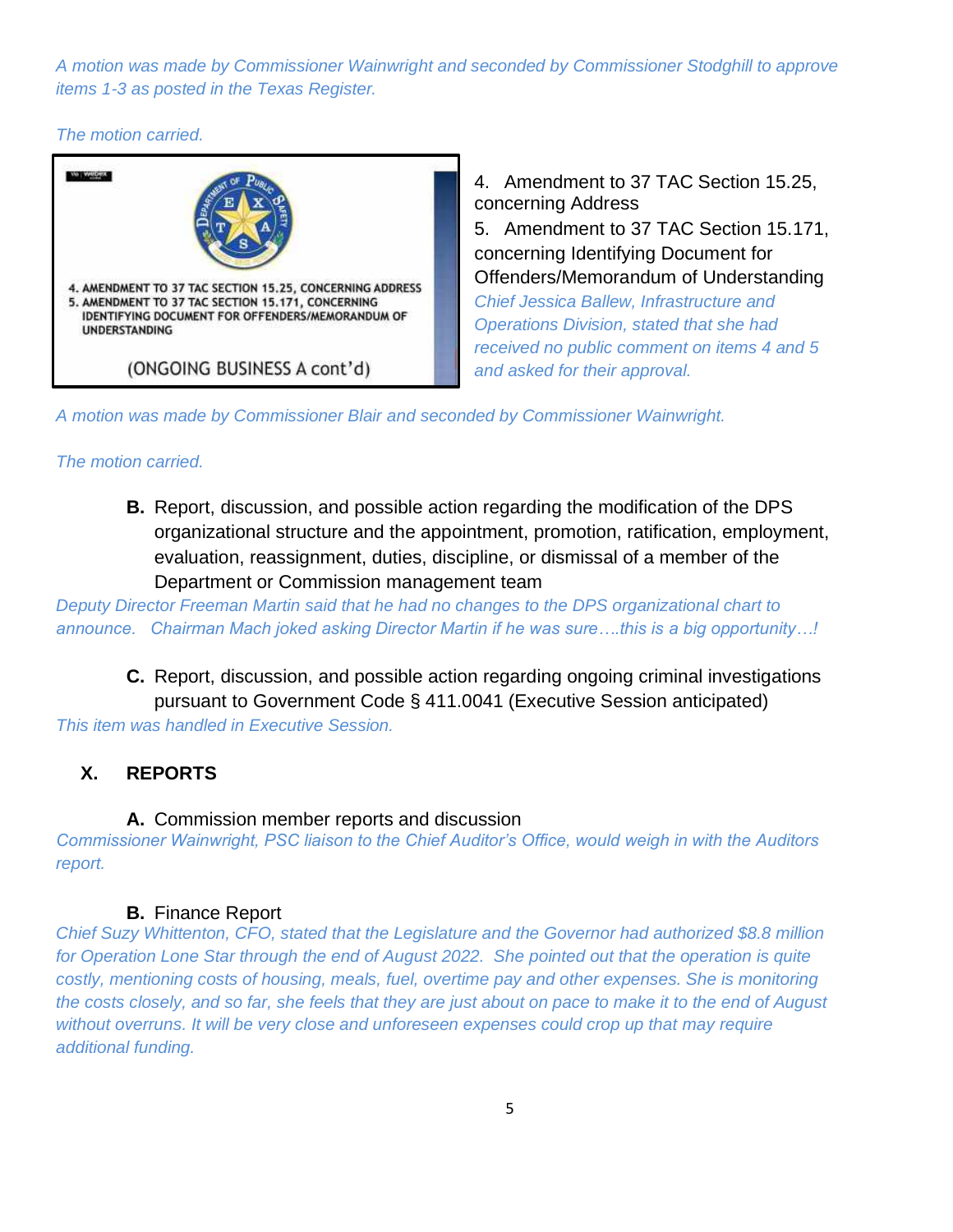

**C.** Chief Auditors Office

Chief Catherine Melvin, Chief Auditor, provided the Mid-Year report on the Chief Auditor's Office as requested by Commissioner Wainwright and the Public Safety Commission. There was discussion about how the Chief Auditor had historically been a somewhat adversarial division within the department but that now the focus was more on streamlining and improving processes for productivity and efficiency, and the Auditor's Office works more as a partner with the various divisions within the department. Of course, there still is the oversight element to the Auditor's Office, but this is still handled professionally, and the divisions generally welcome the input and help.

*Commissioner Wainwright stated that he met with the Auditor's Office over the holidays and was very pleased with their attention to detail, and the professional way they carry out their duties. He thanked Chief Melvin for her dedication and leadership.*

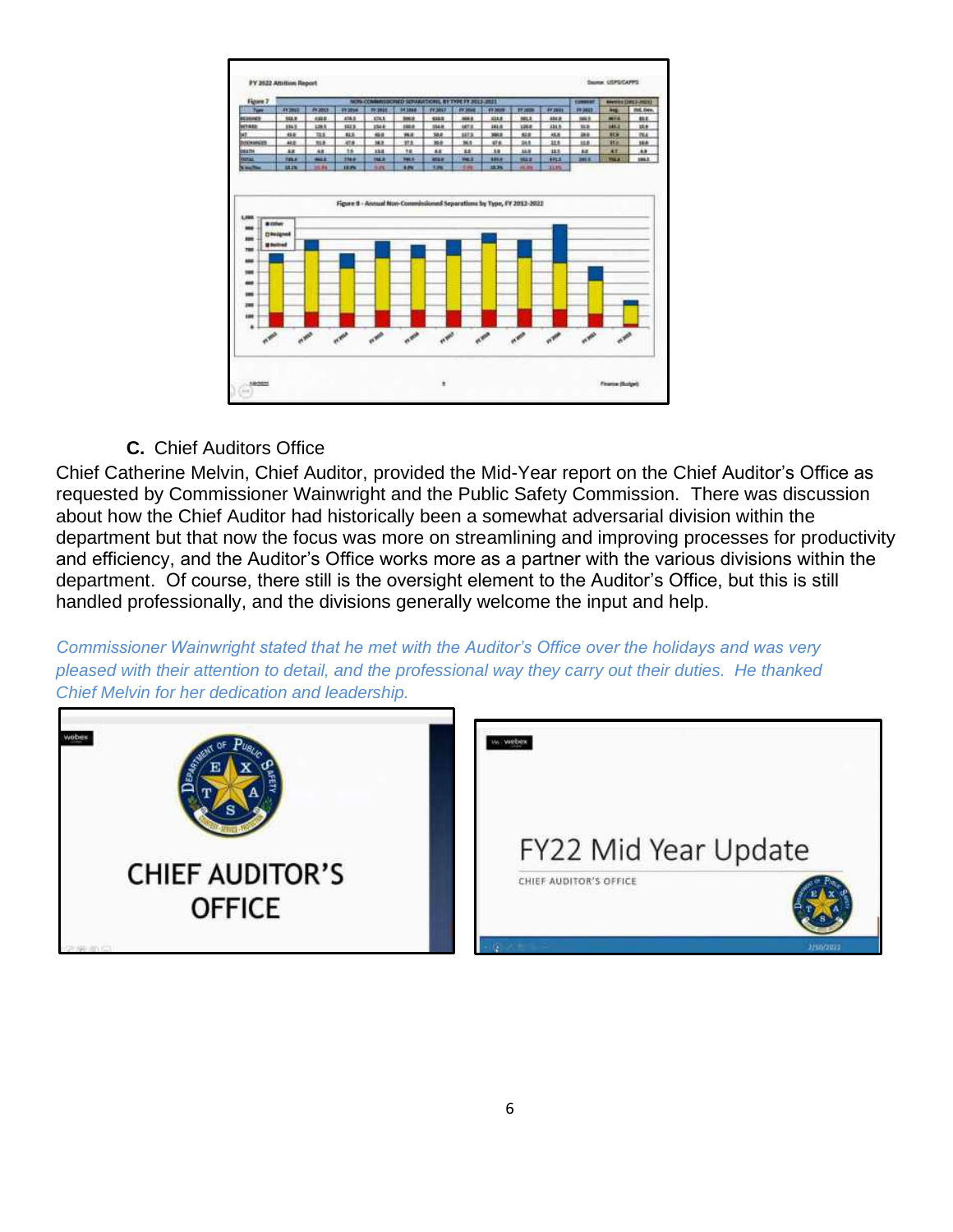| Tour Department of Public States<br>Via WODEK<br>Fiscal Year 2022<br><b>Internal Audit Strategy</b><br>For the Penned September 2021 - August 2022                                                                                                                                                                                                                                                                                                                                                                                                                          |                                                                                                                                                                                                                                                                                                                                                                                                                                                                                                                                                                     |                                          |                                |                                                   | Via Webbex<br><b>Completion</b>                     |                                                                                   | Financial                                                                | Law<br><b>Enforcement</b>                                                                                                                                                                                                                                                                                                                                   |
|-----------------------------------------------------------------------------------------------------------------------------------------------------------------------------------------------------------------------------------------------------------------------------------------------------------------------------------------------------------------------------------------------------------------------------------------------------------------------------------------------------------------------------------------------------------------------------|---------------------------------------------------------------------------------------------------------------------------------------------------------------------------------------------------------------------------------------------------------------------------------------------------------------------------------------------------------------------------------------------------------------------------------------------------------------------------------------------------------------------------------------------------------------------|------------------------------------------|--------------------------------|---------------------------------------------------|-----------------------------------------------------|-----------------------------------------------------------------------------------|--------------------------------------------------------------------------|-------------------------------------------------------------------------------------------------------------------------------------------------------------------------------------------------------------------------------------------------------------------------------------------------------------------------------------------------------------|
| Internal Audit Agences and Consulting/Advisory Efforts<br>1. Firancial Correols and Processes<br>Information Resources - IT and Cybersecority<br>芝<br>3. Law flatencomme Support Norwices<br>4. Liomning and Regulatory Services<br>Critical Intractructure/Health, Schty, Wellam of Employeer.<br>6. Completion of PX21 Proprie la Progress<br>3 Exerging Bisks (Sapid Bearmer Prejects, as represents)<br><b>Routing Internal Audit Efforts</b><br>8. Euid Administration Review.<br>G. Kolkow-Lis Program<br>10. Efficiency and Effectiveness of Bustons Preserves<br>G. | <b>Exactleating of External Audity/Keylewy</b><br>1. Statewide Single Audit - State Audztre's Office with Clifton Lumon Allen<br>2. Other Baterical Audito/Reviews - State Auditor's Office, Composible's Office, etc.<br>Mundatory Meenal Audit Activities<br>3. Quality Assumes and Empressment Program<br>4. Continuing Professional Education<br>5. Development of the Facul Your 2021 Internal Audit Strategy<br>Other Internal Audit Activities<br>4. Service to the Profession.<br>2. Administration of the Chart Auditor's Office<br>CAO Completed Projects |                                          |                                | œ.                                                | uf#Y21<br><b>Projects</b>                           | <b>Rautine</b><br>Internal Audit<br>Efforts<br><b>Emerging</b><br>Risks           | Controls &<br><b>Processes</b><br><b>Information</b><br><b>Resources</b> | Support<br><b>Services</b><br>Licensing &<br>Regulatory<br>Other<br><b>Services</b><br><b>HEATTHE RAILLY</b><br>Activities<br>Critical<br>infrastructure<br><b>Health/Sulvey/</b><br>Welfare)<br>Committee<br><b>Musicians</b><br><b>CEXTERIULI</b><br>Harnal Dutth<br><b>Audity &amp;</b><br>Activities<br>Reviews<br>1000 000 000 000 000 000 000 000 000 |
|                                                                                                                                                                                                                                                                                                                                                                                                                                                                                                                                                                             | <b>Completed Projects</b>                                                                                                                                                                                                                                                                                                                                                                                                                                                                                                                                           | Financial<br>Ctris &<br><b>Processes</b> | <b>Information</b><br>Research | Link<br><b>Enforcement</b><br><b>Support Sycs</b> | <b>Licensing &amp;</b><br>Regulatory<br><b>Syca</b> | Critical<br>Infrastructure &<br><b>Health, Safety,</b><br>Welfare of<br>Employees | tmenting<br><b>Ridge</b>                                                 |                                                                                                                                                                                                                                                                                                                                                             |
|                                                                                                                                                                                                                                                                                                                                                                                                                                                                                                                                                                             | <b>Fiest - Controls Over</b><br>New Vehicles<br>3025-09-08                                                                                                                                                                                                                                                                                                                                                                                                                                                                                                          | ٠                                        |                                |                                                   |                                                     |                                                                                   |                                                                          |                                                                                                                                                                                                                                                                                                                                                             |
|                                                                                                                                                                                                                                                                                                                                                                                                                                                                                                                                                                             | <b>DL</b> Appointment<br>Schnduling<br>2021-09-82                                                                                                                                                                                                                                                                                                                                                                                                                                                                                                                   |                                          |                                |                                                   |                                                     |                                                                                   | ÷                                                                        |                                                                                                                                                                                                                                                                                                                                                             |
|                                                                                                                                                                                                                                                                                                                                                                                                                                                                                                                                                                             | <b>Performance Measures</b><br>1021-12-13                                                                                                                                                                                                                                                                                                                                                                                                                                                                                                                           | ٠                                        |                                |                                                   |                                                     |                                                                                   |                                                                          |                                                                                                                                                                                                                                                                                                                                                             |
|                                                                                                                                                                                                                                                                                                                                                                                                                                                                                                                                                                             | <b>Payroll Processes</b><br>3022-01-07                                                                                                                                                                                                                                                                                                                                                                                                                                                                                                                              | W.                                       |                                |                                                   |                                                     |                                                                                   | <b>STATISTICS</b>                                                        |                                                                                                                                                                                                                                                                                                                                                             |

#### **D.** Division status reports on activities and action

*Chief Jessica Ballew, Infrastructure and Operations Division, and Regional Director Orlando Alanis, Texas Highway Patrol, gave a report on the ballistic resistant glass that was authorized and funded through the passage of SB 2222. There was \$22 million funded through the bill, and DPS awarded a contract in November of 2021 to Dana Fleet Safety to install bullet resistant windshields, front driver and passenger windows and front door panels in both existing (with fewer than 105,000 miles) and new DPS fleet vehicles. Since DPS is*  the first state police agency to install this type of equipment, we are proceeding cautiously, and the initial *installs will be in the Austin area where we can monitor the process and any issues that might come up. We are running tests at EVOC (DPS Emergency Vehicle Operations Center) in Florence on 16 vehicles. The target date for completing all of the vehicles is June 30, 2023.*

*So far, one vehicle is being duty tested in Georgetown. The trooper reported issues with the windshield fogging under certain conditions, and our dash mounted radar was having a hard time pinpointing vehicles in rolling tests. Dana Fleet Safety is addressing the fogging and we are considering options to correct the radar issue.*

*The thicker glass (a sample of which was on display at the meeting as well as a vehicle equipped with the glass for the Commission to examine) adds about 200 lbs. to the weight of a patrol vehicle, so a fully well geared up car with necessary equipment could weigh 600 – 900 lbs. more than without the equipment and glass. So handling and fuel economy is also going to be tested and monitored. The new Tahoes that DPS is ordering comes equipped with a heavier duty independent suspension that may be better equipped to handle the load. We are also looking at adding stabilizing bars to improve handling.*

*Commissioner Stodghill thanked the Governor and the Legislature for funding this safety initiative for our troopers. Chairman Mach and Commissioner Wainwright echoed Commissioner Stodghill's sentiments.*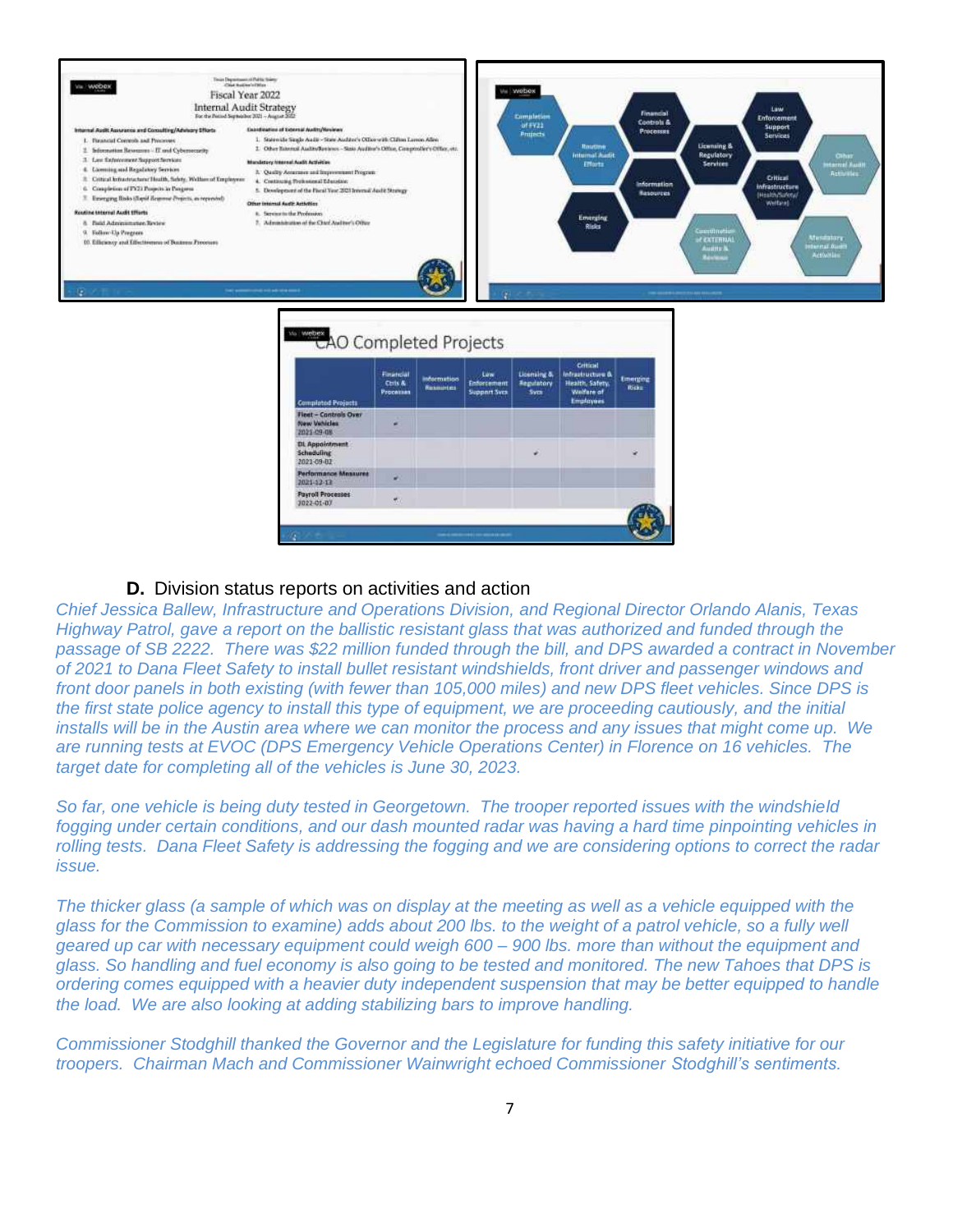## **XI. CONSENT ITEMS**

*All of the following items may be enacted with one motion. These items are typically selfexplanatory or have been previously considered by the Commission. There will be no separate discussion of these items unless a commissioner so requests.*

- **A.** Discussion and possible action on appointments of Special Rangers and Special Texas Rangers pursuant to Government Code Chapter 411, Secs. 411.023 & 411.024: Special Rangers: Kristopher Scott Hall; Special Texas Rangers: JamesBennett Holland
- **B.** Donations:
	- 1. North Texas Region Commissioned Personnel use of Bluebonnet Ranch for lodging and training purposes
	- 2. Additional donation items, as needed

*Chairman Mach asked Deputy Director Martin if he had reviewed the Consent Items and if there was anything that should be discussed.* 

*DD Martin said that all items were reviewed and all looked OK.*

*A motion was made by Commissioner Blair and seconded by Commissioner Wainwright.*

*The motion Carried.*

## **XII. ITEMS FOR FUTURE AGENDA**

*Chairman Mach asked that the Commissioners refer any items for future agendas to General Counsel Adkins or to Sophie Yanez.*

## **XIII. DATE FOR FUTURE MEETING**

The regular Public Safety Commission meeting is scheduled for April 14, 2022. Discharge hearings will be scheduled for April 15, 2022.

*Chairman Mach stated that the next Public Safety Commission Meeting will be held on April 14, 2022.*

## **XIV. ADJOURN INTO EXECUTIVE SESSION**

(If required) to consult with legal counsel regarding pending or contemplated litigation or settlement offers or to receive legal advice on items posted on this agenda; deliberation regarding real estate matters; consideration of any other items authorizedby law, including personnel matters, the director's action of discharging employees asidentified in this agenda; ongoing criminal investigations

*Chairman Mach adjourned the Public Safety Commission Meeting to Executive Session at 12:06 pm.*

## **XV. ADJOURN**

The Commission may take items out of the order in which they are posted on this agenda. Also, an item that has been adopted, passed upon, delayed or tabled for alater meeting may be considered or reconsidered at the same meeting.

The Public Safety Commission may meet and discuss in Executive Session and have action taken in an Open Meeting where required on the following items:

Government Code Sec. 551.071 Consultation and deliberation with legal counsel about